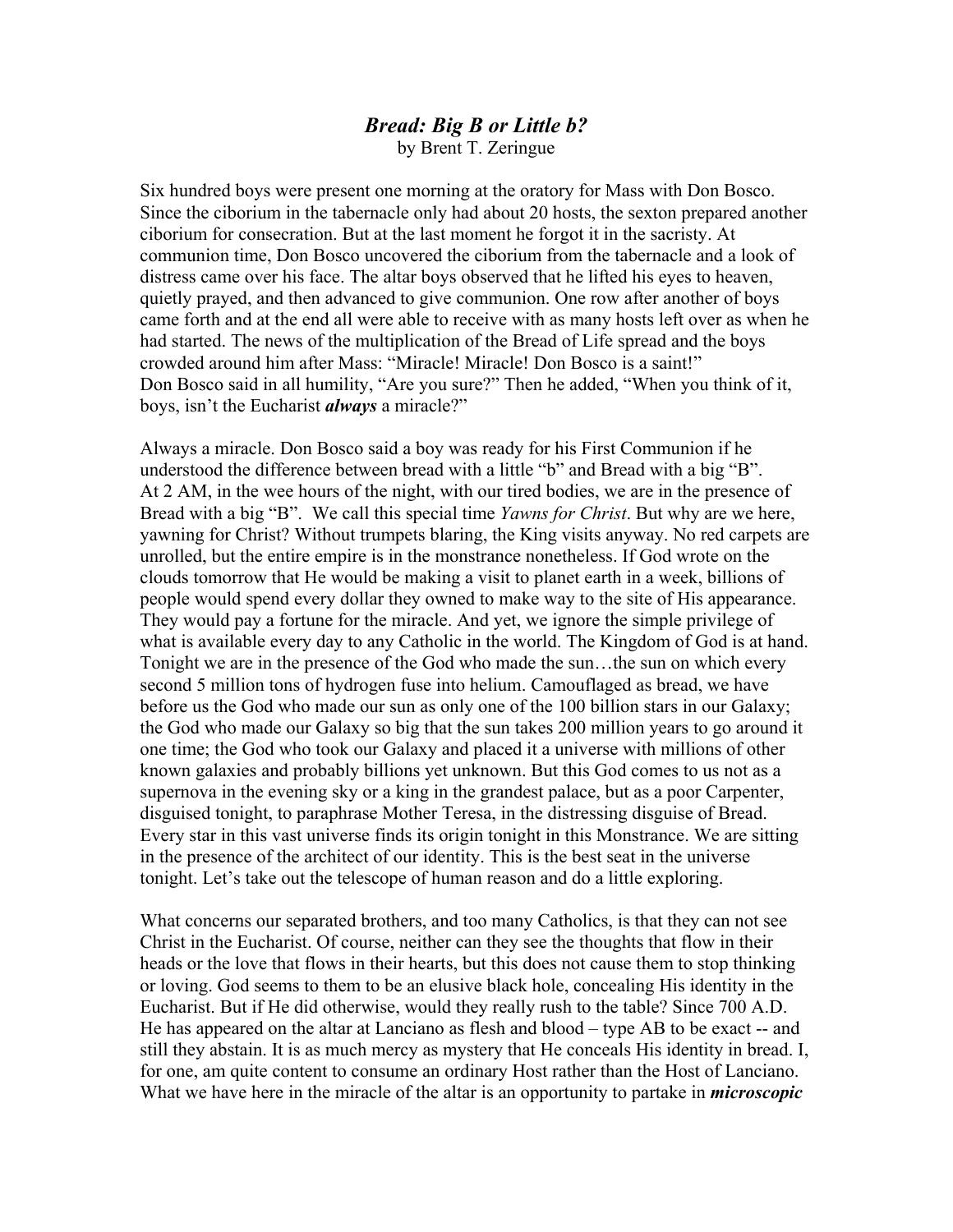*sanctification*. Not microscopic in that if we had more powerful lenses we could discover Him; rather, microscopic in the sense that what appears to our senses as ordinary bread and wine conceals a hidden treasure of graces. The microscopic sanctification offered by the Eucharist should have us lined up every day for the Food that can transform us *from the inside* so that we can go forth *to the outside*, doing the will of God, bringing *macroscopic* sanctification to the whole world.

The Eucharist has the power to transform because it IS Jesus. Though some claim to believe Jesus, and kiss their bibles to prove it, they do not believe the Word of God when He says, "This *is* my body". It makes you wonder -- what part of *IS* don't they understand? Many Protestants, and not a few Catholics, deny the Real Presence. But even Martin Luther understood something of the word "IS". Luther says, "Who, but the devil, hath granted such license of wresting the words of the holy Scripture? Who ever read in Scriptures, that *my* body is the same as the *sign of my body*? or, that *is* is the same as it *signifies*? What language in the world ever spoke so?"

Still, the Eucharist only has the power to transform us if we receive Him in a state of grace. As a priest friend recently said: "It is very important that we be humble enough to avoid receiving Holy Communion when we are aware of any mortal sin. Sometimes it is too easy to jump into the communion line without properly examining ourselves or without having the courage to stay in the pew because we are afraid of what others might think." What a radical! Not really -- he was merely echoing Christ, speaking *in persona Christi*. Remember, speaking through Paul, Christ first said, *"…whoever eats the bread and drinks the cup of the Lord unworthily sins against the body and blood of the Lord. A man should examine himself first; only then should he eat of the bread and drink of the cup. He who eats and drinks without recognizing the body eats and drinks a judgment on himself."* If we're talking here about bread with a little "b", only a symbol, why did He instruct us to eat it? Who eats symbols? If it is little "b", how can you sin against bread? As Judas and the others walked away they said in Jn 6: *"…this sort of talk is hard to endure. Who can take it seriously?"* That's just the point -- it wasn't just *"talk".* It was reality. The reality that God has power over matter is not something with which we are altogether comfortable. It is why the Jehovah Witnesses can not accept the Incarnation. It is why most Protestants can not accept transubstantiation. But C.S. Lewis did. He writes: "He uses material things like bread and wine to put new life into us. We may think this rather crude and unspiritual. God does not. He invented eating. He likes matter." God likes matter. He didn't snap His fingers and call the debt settled. No, He took on flesh to save us. The Eucharist – the perpetual incarnation of Calvary. God the Father gave us the Bread of Life on Calvary; Mary gave us the Bread of Life in Bethlehem. Bethlehem – a word that means "House of Bread."

Despite cleverly crafted two hour sermons, big box churches, exciting youth programs, and well-funded Sunday schools, the most fabulous and roaring Protestant congregation can never leave you feeling full as can the simplest Catholic Mass celebrated by the lowliest priest in the poorest parish in the world. Quite simply, the Catholic altar really is a table. One eats at a table. With all due respect, our Protestant brothers are all dressed up with nothing to eat. What else in the whole universe will ever fill you if the God who